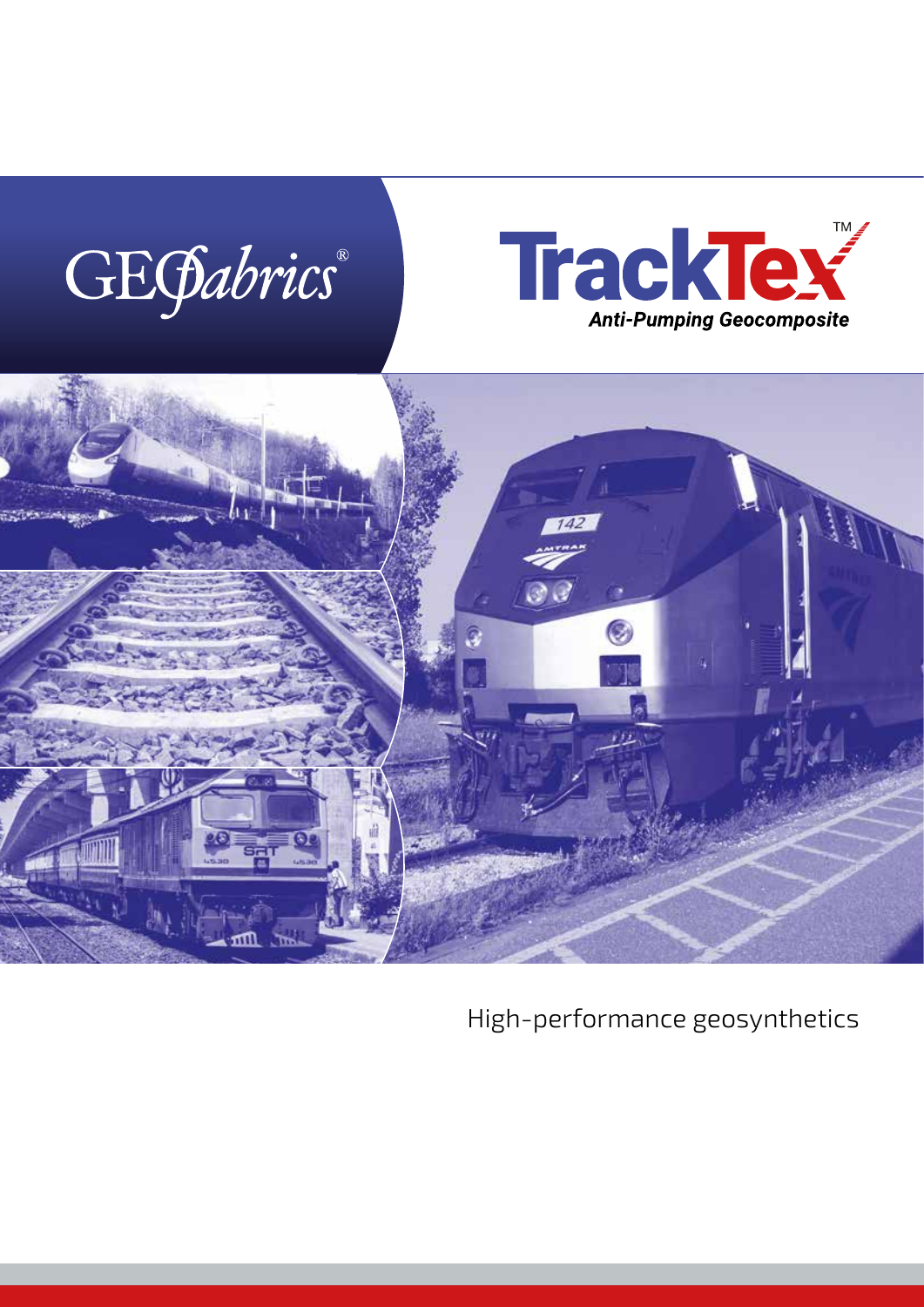## **About GEOfabrics**

GEOfabrics Limited is a British manufacturing company established in 1992. From the outset the objective was to manufacture high-performance geosynthetics to the highest possible standards and provide engineering support to ensure a value engineered solution to complex problems within civil applications.

The company's ethos is to exceed the expectations of our customers with our products and support services. Product development is achieved by analysing the customer's application, determining the properties that are required, manufacturing the solution and testing it to prove it meets those performance criteria. Today the company manufactures a diverse portfolio of class leading geotextiles and geocomposites supplied into a wide range of civil engineering applications.

GEOfabrics have been supplying the rail industry with track rehabilitating geotextiles and geocomposites for over 20 years. We work directly with Rail Authorities, Contractors and Designers and with our comprehensive R&D program have developed leading geosynthetics to provide significant cost benefits to the rail industry.

Geosynthetics have been employed to perform a number of functions in track construction and rehabilitation for almost half a century. When properly specified and installed, the use of geosynthetics has been proven to significantly enhance the performance of the trackbed in a number of ways, often reducing maintenance costs and increasing the lifetime of the design.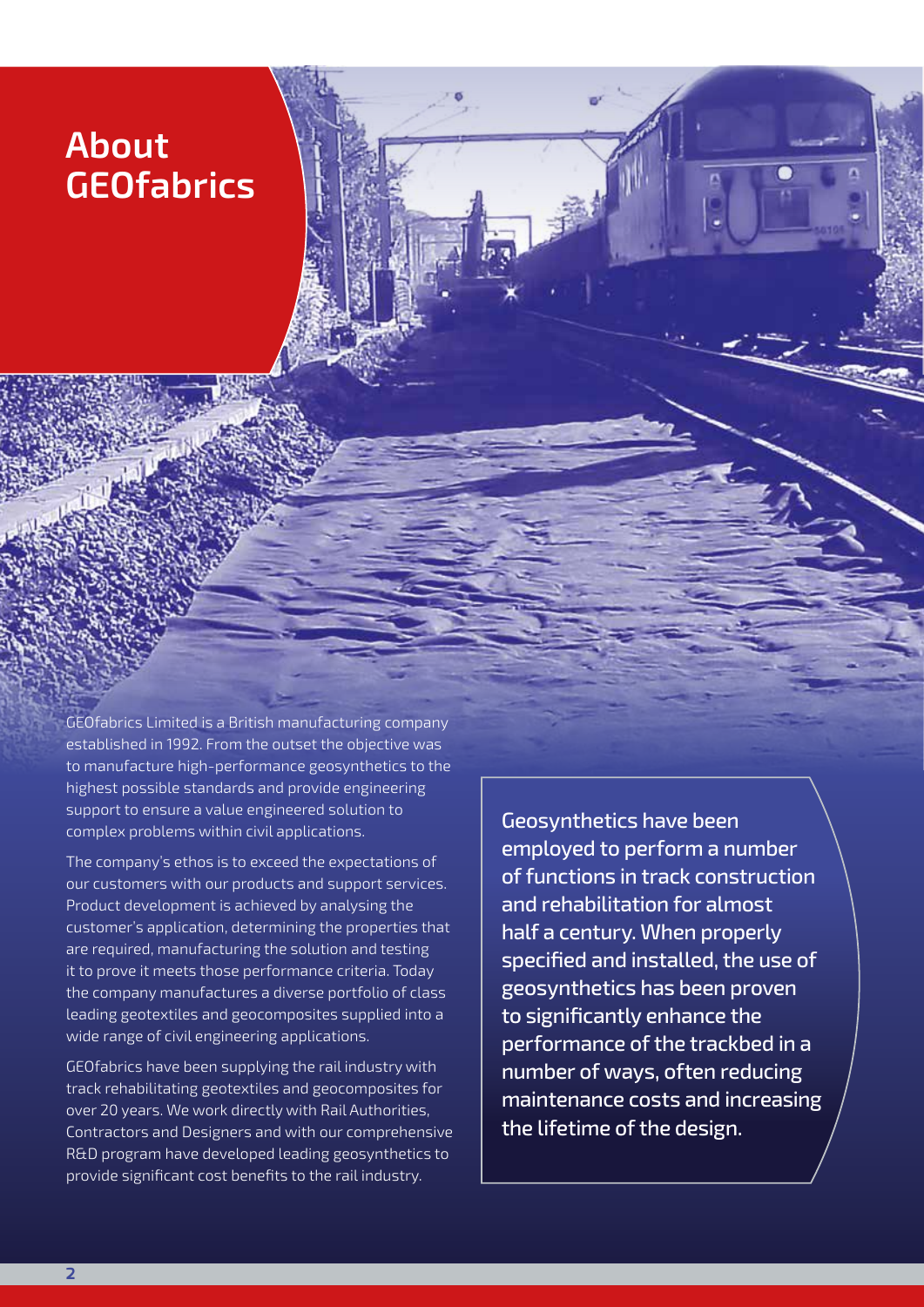#### **Pumping Failure**



Subgrade pumping has always been a problem in ballasted track, particularly on weakly cemented mudstones or over consolidated clays. These soils have a high shear strength and as such do not need a deep trackbed to support track loading, yet if unprotected the upper surface degrades easily to a slurry when exposed directly to water.

The open texture of ballast allows free water to come into contact with the exposed formation/subgrade surface. When the exposed surface contains fine grained particles, these can be readily eroded by the water accumulating in the voids, forming weak, highly mobile slurry. This slurry is then 'pumped' up into the overlying ballast by each passing axle load. Contamination of the clean ballast layer by the fine soil particles in the slurry very quickly reduces the load-bearing properties of the ballast and leads to loss of track alignment in the affected area.

A small amount of slurry can considerably reduce ballast life. Under extreme conditions the ballast will become unmaintainable within a very short time post-installation.



Severe subgrade erosion (wet spots)



Movement of fines to track level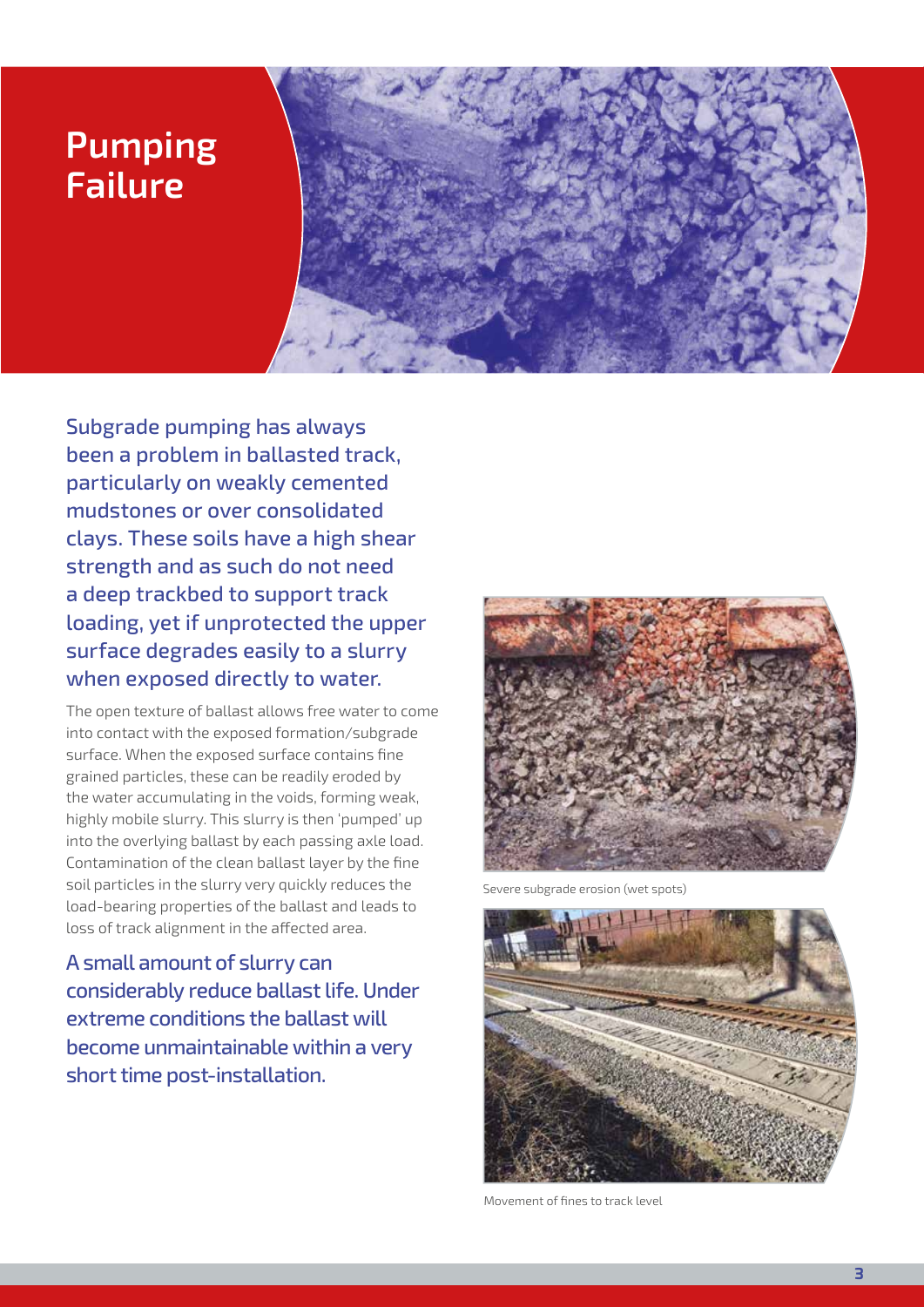## TrackTex **Microporous Composite Solution**



TrackTex is a multilayer composite with a unique microporous filter media protected by specially engineered protective nonwoven geotextiles. The filter is an orientated microporous polymeric film with a series of microcells and interconnecting pores, characterised by its relative strength, and ability to transmit vapour.

TrackTex is able to effectively facilitate the passage of liquid under pressure, but the pores are such that the passages of clay fines are prohibited. Without pressure, water cannot pass through the filter, therefore any underlying clay formation will, over time, dry out and have an improved modulus.

#### **TrackTex**

- prevents subgrade fines and slurry from migrating up into the ballast;
- facilitates desiccation and drying of the existing subgrade slurry by allowing pore pressures to dissipate under loading, improving the quality of the formation while preventing re-saturation from above;
- is proved sufficiently robust to installation and operational damage;
- is flexible enough to conform to uneven subgrade formations such that no slurry inducing voids exist.

Filter facilitates the passage of liquid under pressure while retaining fines

> Patented microporous filter system protected by robust geotextiles

Rainwater drains laterally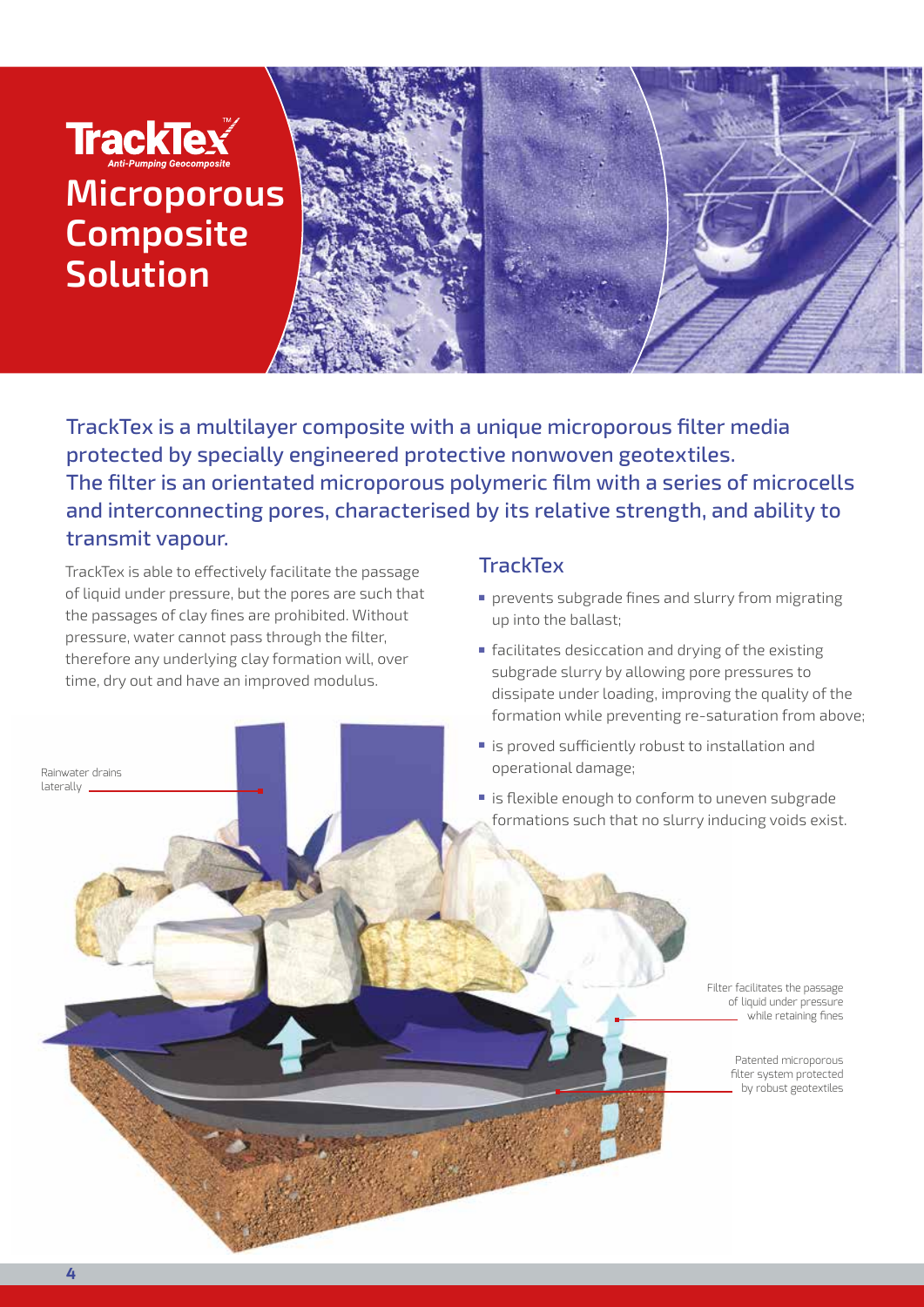### **10 Years' Pioneering Research**



TrackTex has been tested to conditions simulating mud pumping failure in a full-scale purpose-built test facility. The completed facility comprised a 4.5m x 1.5m tank, deep enough to accommodate 200mm of subgrade, 300mm of ballast, 7 half width sleepers (ties) and a length of rail. This state of the art facility allows materials to be tested to the most extreme conditions found in trackbed.



Failed pumping test using standard geotextile separator Successful pumping test using TrackTex

TrackTex was shown to function effectively in preventing the migration of clay into the upper ballast, yet without acting as a barrier. The filter facilitates the passage of liquid under pressure, but the pores are such that the passages of fines are prohibited.

Testing without TrackTex identifies a pumping failure at approximately 400k cycles, or 7.8MGT of trafficking. This is consistent with the early trackbed failures that are viewed on live track where, in some cases, we see trackbed failure requiring ballast replacement within two years.

TrackTex has been tested to 10 million cycles (approx. 190MGT of traffic) without any sign of degradation to the material or passage of slurry. Following the 10 million cycles, the clay showed a further reduction in moisture content.



In the full-scale test facility, the inclusion of TrackTex has been shown to increase maintenance intervals relating to pumping failure by a factor of more than 25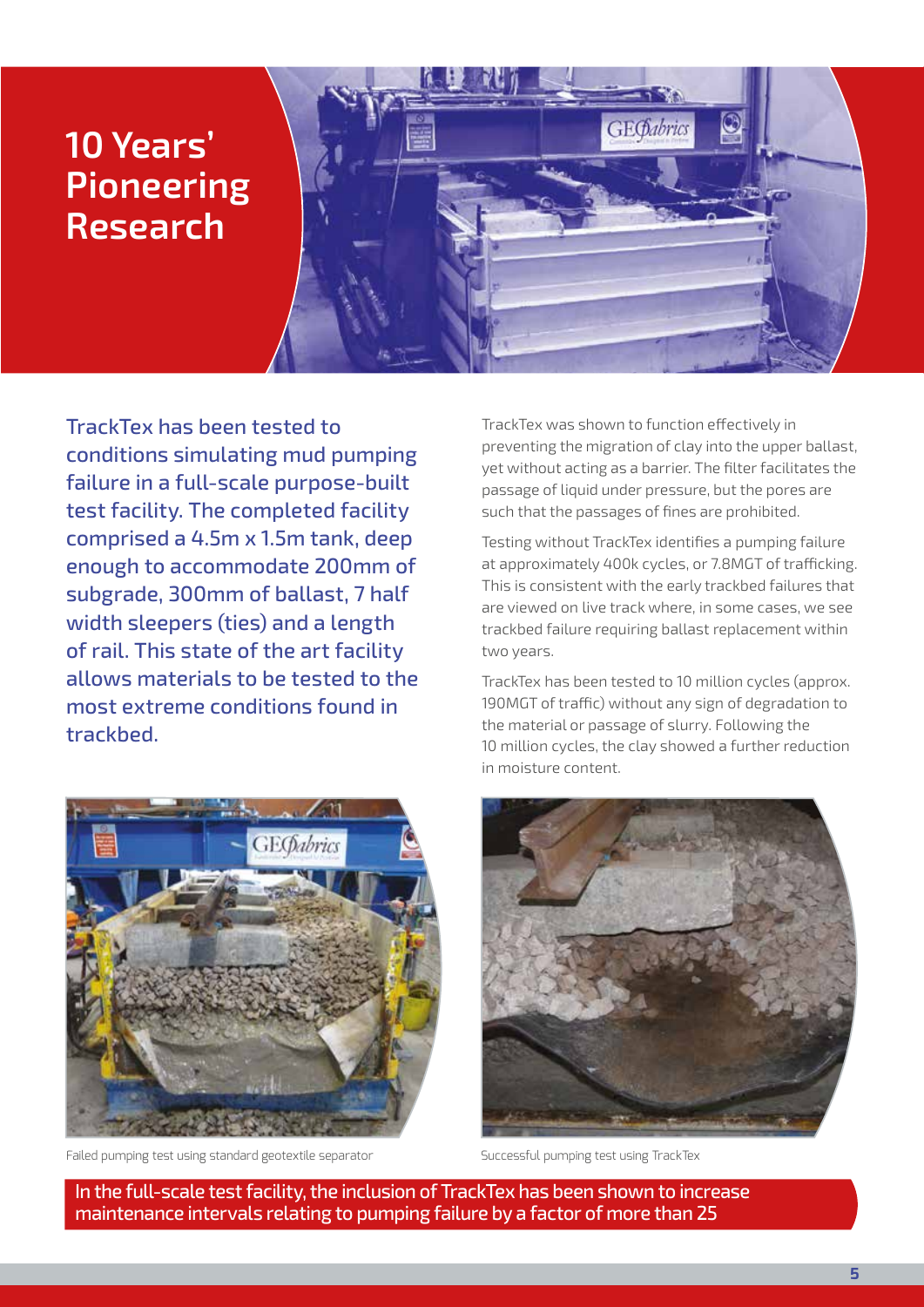#### **Proven Performance**

TrackTex has been actively used in live rail since 2010, providing significant maintenance savings to Rail Authorities and contractors alike. So far, over ½ million m² of TrackTex has been installed in live track within Europe, Australia and the United States, with no reported failures. Site monitoring has been performed on a number of key sites and the benefits of TrackTex over traditional maintenance systems are clearly evident.

#### Case Study 2: Norfolk Southern USA (Virginia Division/Christiansburg District)

TrackTex was installed at three locations on the Virginia Division / Christiansburg District during September and October, 2014. All three had been undercut within the previous two years, and, because of pumping failure, needed undercutting again. Following the installation of TrackTex there has been no further contamination of the ballast and the trackbed has continued to perform well to this day.

#### Case Study 1: Network Rail UK (Bradley Junction)

In 2009 Network Rail decided that the Up Line through Bradley Junction was life expired and would not be able to carry the proposed increase in annual tonnage from 6 million to 11 million. An investigation undertaken in 2010 (AECOM, 2010) described the track bed as variable, with very dirty waterlogged ballast, and evidence of upwards migration of clay formation which had caused track geometry to deteriorate rapidly.

A recent evaluation of the project was conducted; a series of test pits were excavated to determine the effectiveness of the rehabilitation. A test pit in the same location at the area shown (pre-rehabilitation), demonstrated there to be no evidence of subgrade pumping or ballast contamination above the geocomposite microporous filter.

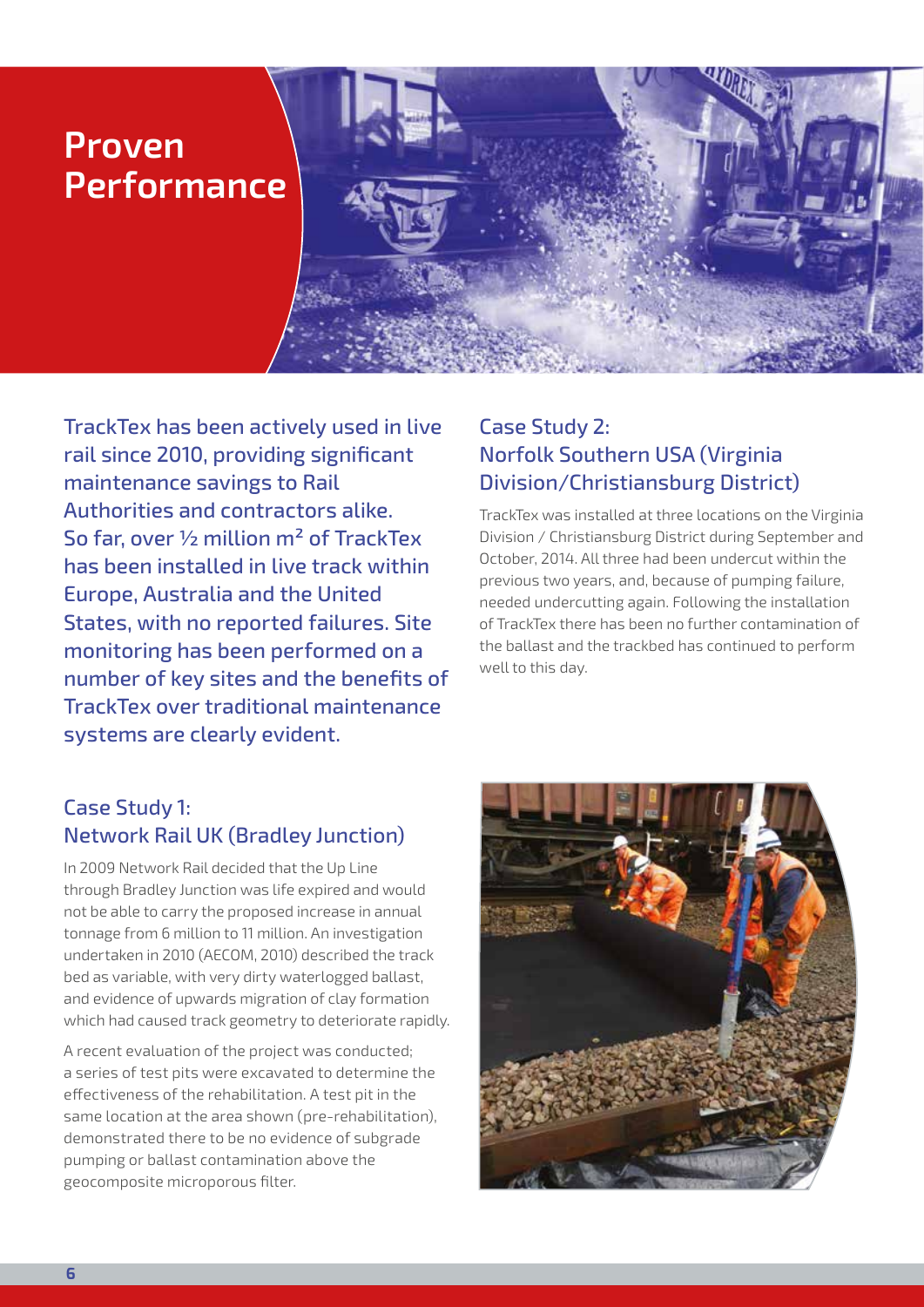### **Benefits**

TrackTex is a unique patented geocomposite and the result of over a decade of research by trackbed engineers and materials scientists. Its specialist filter system improves trackbed quality over time and has been proven to significantly increase maintenance intervals.

The use of TrackTex is the most cost-effective way of preventing and correcting mud pumping failure. Rainwater is unable to penetrate the microporous filter and is drained laterally to the side of the track. Pore water below the TrackTex is relieved upwards under cyclic loading which aids residual slurry to dry out as the pore water is dissipated.

TrackTex conforms to surface depressions in the formation layer and prevents the creation of slurry pockets. Fast installation rates reduce construction costs and possession time.

# TrackTex

- **Proven performance in full scale testing and live track**
- **Improves track quality and geometry**
- **Faster installation rates than alternative systems which will reduce the likelihood of overruns and increase the coverage for a given possession time**
- **Durable in extreme conditions found in ballasted track**
- **No specialist equipment required to install**
- **Can be used with geogrids where required**

**Shown to increase trackbed maintenance intervals due to pumping failure by more than 25 times, providing significant savings over any available alternative**